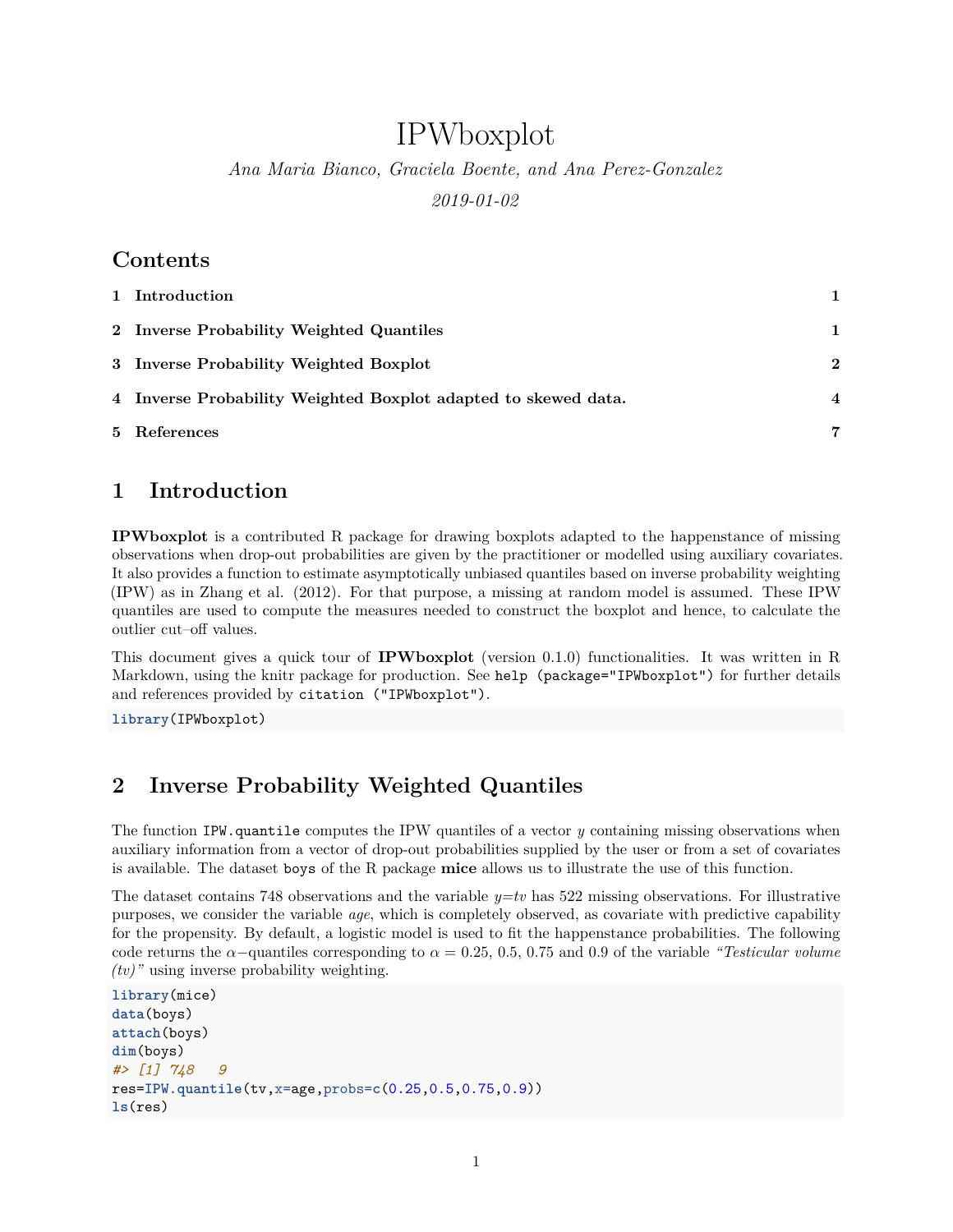

Figure 1: Inverse probability weighted boxplot for testicular volume

```
#> [1] "IPW.quantile" "px"
#res$px is the vector of estimated drop-out probabilities
#res$IPW.quantile is the vector of estimated IPW quantiles
res$IPW.quantile
#> [1] 3 8 15 20
```
#### <span id="page-1-0"></span>**3 Inverse Probability Weighted Boxplot**

The function IPW.boxplot draws the modified boxplot adapted to missing data using the IPW quantiles. The function also returns a list of statistical summaries. As default, the function returns only the adapted boxplot and the statistics computed by inverse probability weighting.

```
res=IPW.boxplot(tv,x=age,main=" ")
```

```
#> The method used to estimate the dropout probability is LOGISTIC
#> IPW Quartiles
#> 25% 50% 75%
#> 3 8 15
#> Lower and upper whiskers of the IPW Boxplot
#> Lower Upper
#> 1 25
```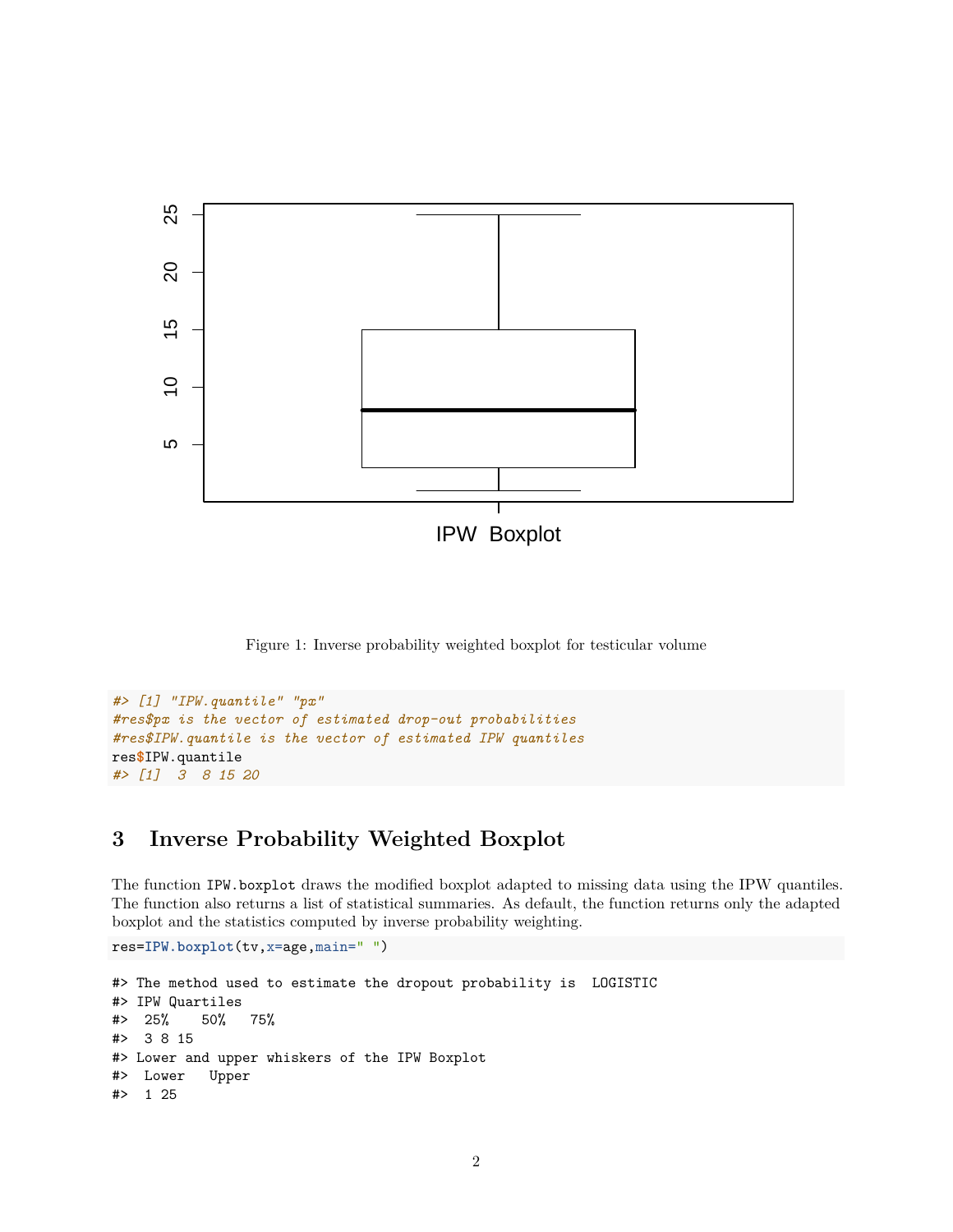

Figure 2: Inverse probability weighted and naive boxplots for testicular volume

The function returns a list containing the quartiles, the lower and upper whiskers of the IPW boxplot, the observations considered as outliers and the vector of estimated or given drop-out probabilities.

```
ls(res)
#> [1] "IPW.Quartiles" "IPW.whisker" "out.IPW" "px"
```
As shown in Figure 1, the IPW boxplot does not detect ouliers for this data set.

res**\$**out.IPW *#> integer(0)*

Specifying *both* in the argument "graph", the function allows to compare the adapted boxplot with the naive boxplot obtained by simply dropping out the missing observations. In this situation, besides the measures related to the IPW boxplot, the function also returns the quartiles, whiskers and detected outliers obtained with the observations at hand which are associated to naive boxplot.

```
res1=IPW.boxplot(tv,x=age,graph="both",color="blue",size.letter=0.7,main=" ")
```

```
#> The method used to estimate the dropout probability is LOGISTIC
#> IPW Quartiles
#> 25% 50% 75%
#> 3 8 15
#> Naive Quartiles
#> 25% 50% 75%
#> 4 12 20
```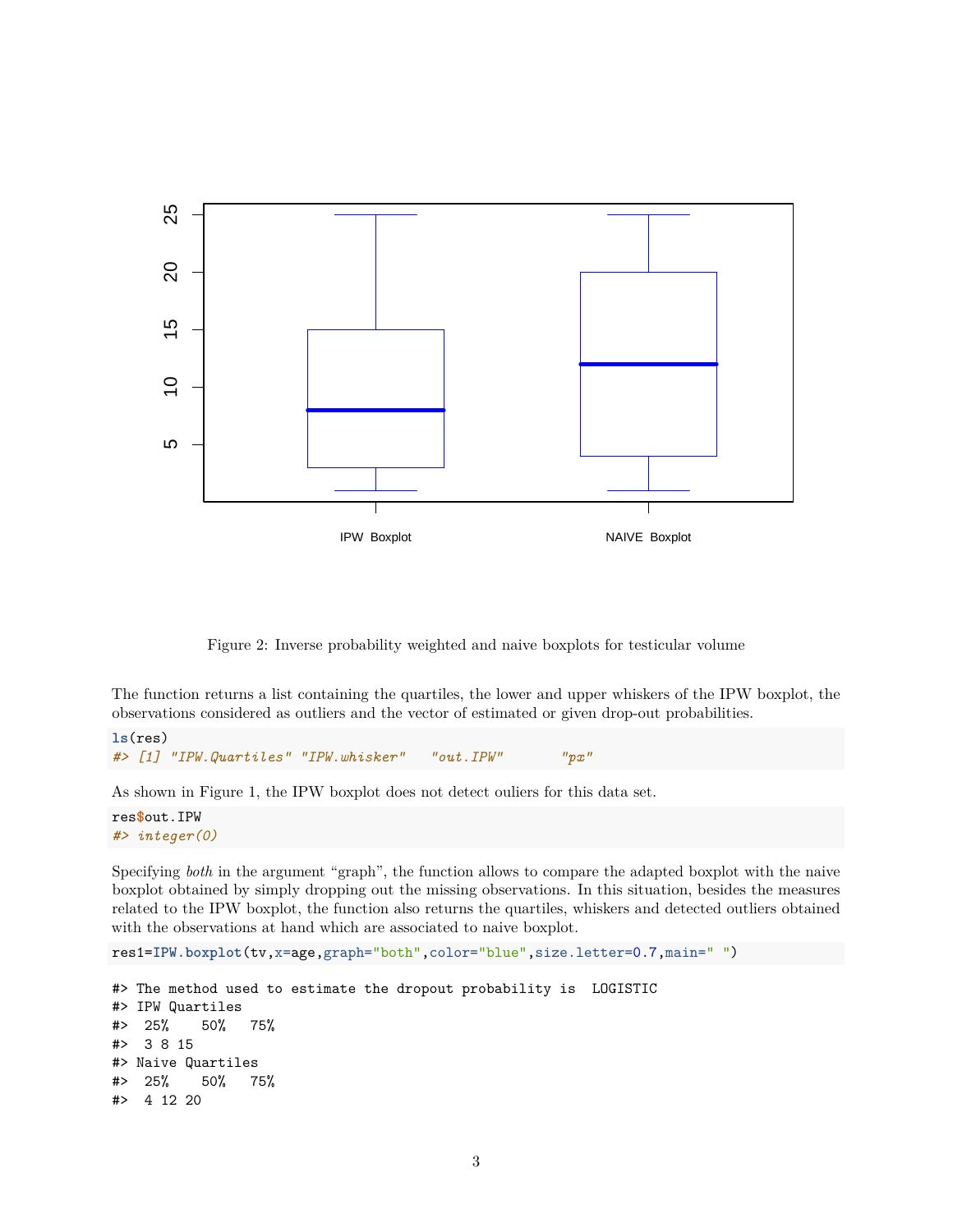```
#> Lower and upper whiskers of the IPW Boxplot
#> Lower Upper
#> 1 25
#> Lower and upper whiskers of the Naive Boxplot
#> Lower Upper
#> 1 25
```
From Figure 2, the differences between both boxplots become evident. In particular the box of the naive boxplot is enlarged with respect to that of the IPW.

As mentioned above, when the argument "graph" equals *both*, the function returns a list with the naive and IPW statistical summaries.

```
ls(res1)
#> [1] "IPW.Quartiles" "IPW.whisker" "NAIVE.Quartiles" "NAIVE.whisker"
#> [5] "out.IPW" "out.NAIVE" "px"
```
Other arguments, such as the color of the boxes, the main title, the letter size or the axis labels can be given as arguments in this function.

#### <span id="page-3-0"></span>**4 Inverse Probability Weighted Boxplot adapted to skewed data.**

The function IPW.ASYM.boxplot draws the modified boxplot adapted to missing data and skewness. In addition to the parameters returned by the function IPW.boxplot, this function also computes a skewness measure calculated as in Hinkley (1975), see also Brys et al. (2003).

The argument "method" selects the quartiles (method="quartile" as default) or the octiles (method="octile") as a procedure to compute the skewness measure denoted SKEW and defined, respectively, as

$$
SKEW = \frac{(Q_{0.75} - Q_{0.5}) - (Q_{0.5} - Q_{25})}{(Q_{0.75} - Q_{0.25})},
$$
  
\n
$$
SKEW = \frac{(Q_{0.875} - Q_{0.5}) - (Q_{0.5} - Q_{0.125})}{(Q_{0.875} - Q_{0.125})},
$$

where  $Q_{\alpha}$  denotes the  $\alpha$ -quantile.

The whiskers and the outlier cut–off values are computed by means of an exponential model in the fashion of Hubert and Vandervieren (2008) taking into account the interval:

$$
(Q_{0.25} - 1.5 * \exp(c_i * SKEW) * IQR, Q_{0.75} + 1.5 * \exp(c_s * SKEW) * IQR).
$$

where  $IQR = Q_{0.75} - Q_{0.25}$  and  $c_i$ =ctea and  $c_s$ =cteb if SKEW is positive, otherwise,  $c_i$ =-cteb and *cs*=-ctea.

The default values for ctea and cteb are  $-4$  and 3, however, the user may choose other values for these constants.

As an example, Figures 3 displays the boxplot adapted to skewness and missing values for the variable head circumference, hc, which has 46 missing values.

```
res2=IPW.ASYM.boxplot(hc,x=age,size.letter=0.85,main=" ")
#> The method used to estimate the dropout probability is LOGISTIC
#> IPW Quartiles
#> 25% 50% 75%
```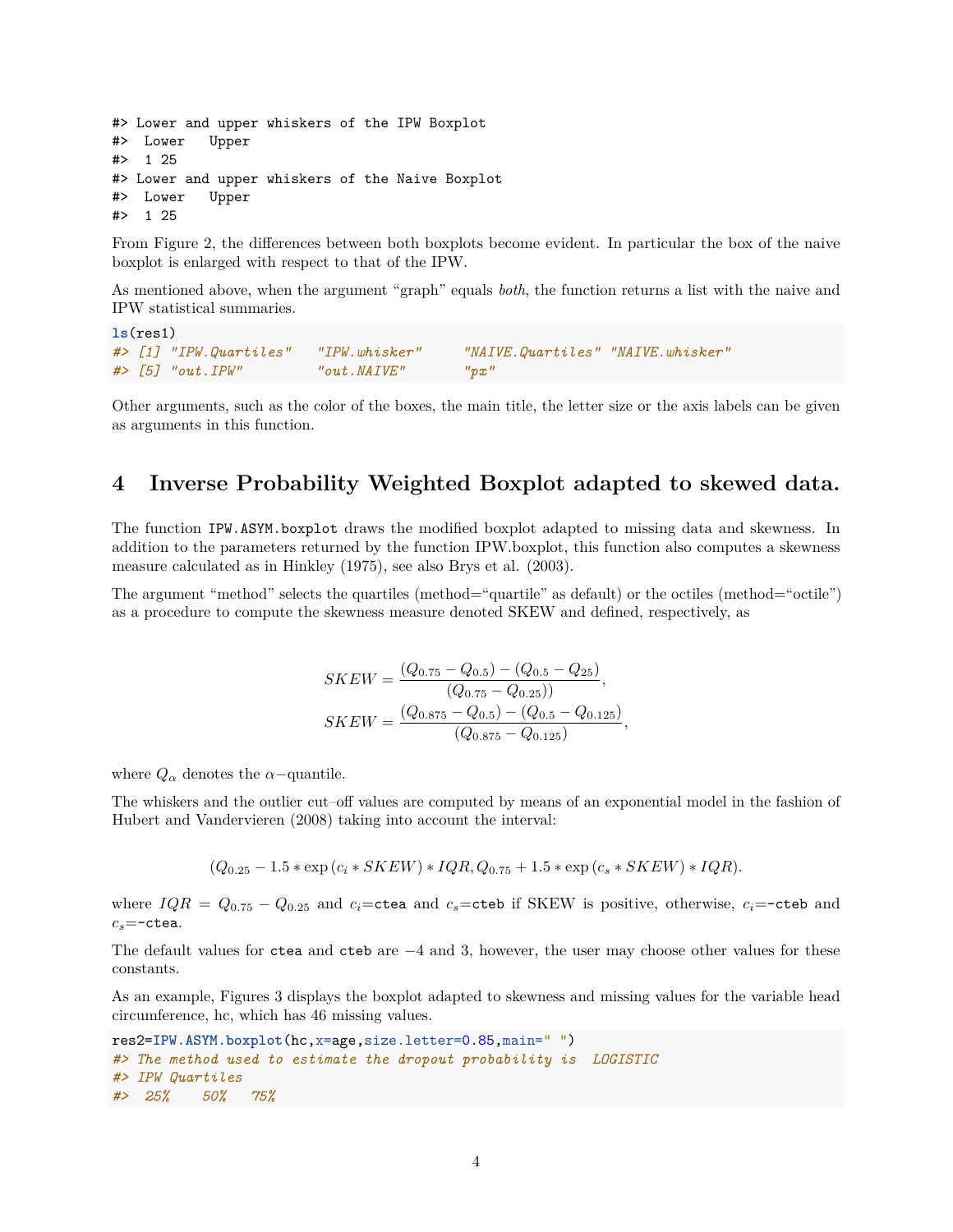```
#> 48.5 53.2 56
#> Lower and upper whiskers of the IPW Boxplot
#> Lower Upper
#> 33.7 60
#> Skewness measure computed from the IPW quartile
#> -0.2533
```


IPW Asymmetric Boxplot

The elements returned in the list are the following:

```
ls(res2)
#> [1] "IPW.Quartiles" "IPW.whisker" "SKEW.IPW" "out.IPW"
#> [5] "px"
```
The detected outliers are:

res2**\$**out.IPW *#> [1] 65.0 60.3 60.5 60.2 60.3*

The skewness measure computed using the quartiles equals:

res2**\$**SKEW.IPW *#> [1] -0.2533333*

By specifying "graph" equal to *both*, the function displays two parallel modified boxplots as in Figure 4, where the plot on the left corresponds to the IPW version and that on the right, to the naive one.

```
res3=IPW.ASYM.boxplot(hc,x=age,graph="both",main=" ",color="blue",size.letter=0.75)
#> The method used to estimate the dropout probability is LOGISTIC
#> IPW Quartiles
#> 25% 50% 75%
```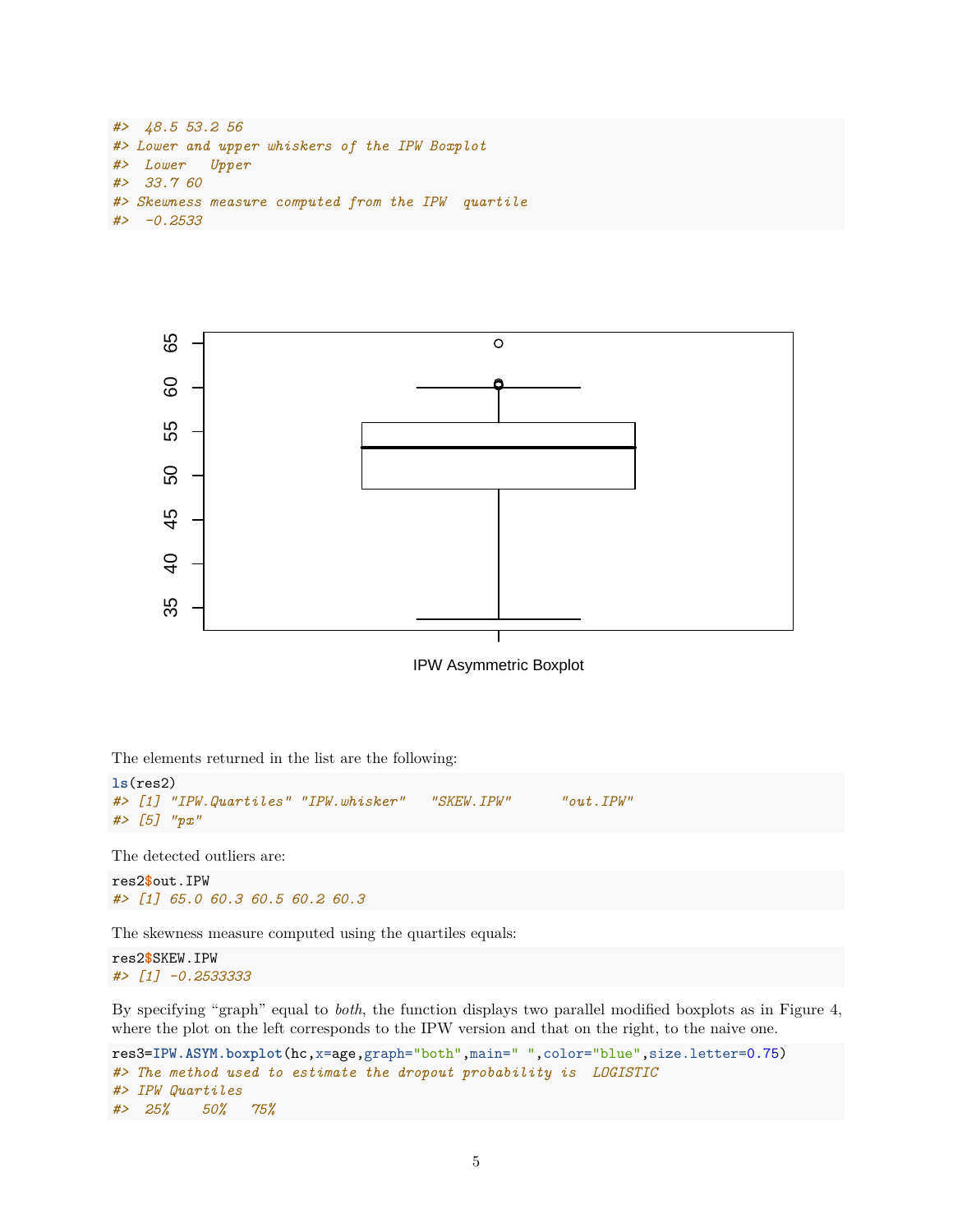| $#$ 48.5 53.2 56                                     |
|------------------------------------------------------|
| #> Naive Quartiles                                   |
| $\#$ 25% 50% 75%                                     |
| #> 48.1 53 56                                        |
| #> Lower and upper whiskers of the IPW Boxplot       |
| #> Lower Upper                                       |
| # > 33.760                                           |
| #> Lower and upper whiskers of the Naive Boxplot     |
| #> Lower Upper                                       |
| # > 33.760.5                                         |
| #> Skewness measure computed from the IPW quartile   |
| $# > -0.2533$                                        |
| #> Skewness measure computed from the NAIVE quartile |
| $# > -0.2405$                                        |



The elements res3\$out.IPW and res3\$out.NAIVE provide the outliers detected by each method.

res3**\$**out.IPW *#> [1] 65.0 60.3 60.5 60.2 60.3* res3**\$**out.NAIVE *#> [1] 65*

The values of res3\$SKEW.IPW and res3\$SKEW.NAIVE are the skewness measures calculated from the IPW quantiles or from the naive ones, respectively.

res3**\$**SKEW.IPW *#> [1] -0.2533333* res3**\$**SKEW.NAIVE